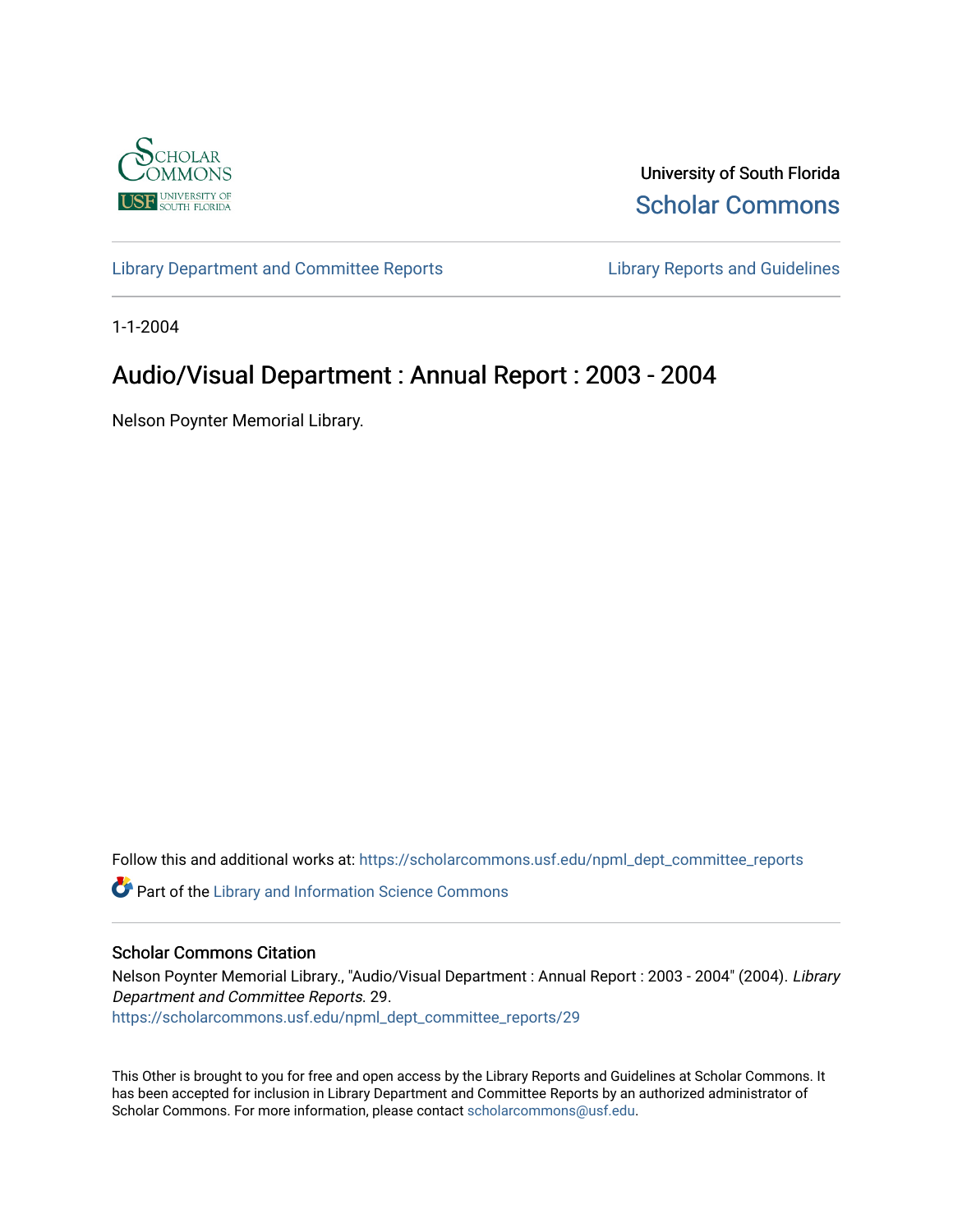## **Media Services Department Annual Report Academic Year 2003-2004**

*Gerald A. Notaro, Media Librarian David Brodosi, AV Specialist James Clapper, AV Specialist Wayne Moon, Sr. Equipment Operator* 

> Instructional Media Services 140 7th Ave S, POY 221 St. Petersburg, FL 33071 Phone: 727-553-4409 Fax: 727-553-4127 Email: av@nelson.usf.edu http://www.nelson.usf.edu/av

### **Services**

The Instructional Media Department makes available a large array of media and distance education technologies. The Poynter Library's Media Center has three large and three small group listening and viewing rooms for all audio and video formats, a graphics lab, a studio and control room, production room, dubbing and archive room, storage and repair rooms. The instructional materials and juvenile collection reading areas seat 44.

Each classroom on campus is equipped, at minimum, with an overhead projector, television monitor, computer and VCR. Some provide data and video projection. Instructors may arrange for other standard audiovisual equipment as needed through written or online requests.

State-of-the-art and standard classroom equipment for checkout, delivery and set-up include:

Camcorders, tripods, cameras, data projectors, document cameras, DVD players, cassette recorders, Polycoms, laser disc players, laser pointers, TV/VCR's, microphones, stands, mixers, overhead projectors, podiums, slide projectors, screens, and boom boxes.

Instructional Media Services is responsible the teaching technologies found within the USF St. Petersburg classrooms. The Department is focused on supporting the University in its teaching, learning and research endeavors.

The Department supports, services and upgrades all of the equipment within campus teaching spaces and responds via its Help Desk to any problems that users may encounter.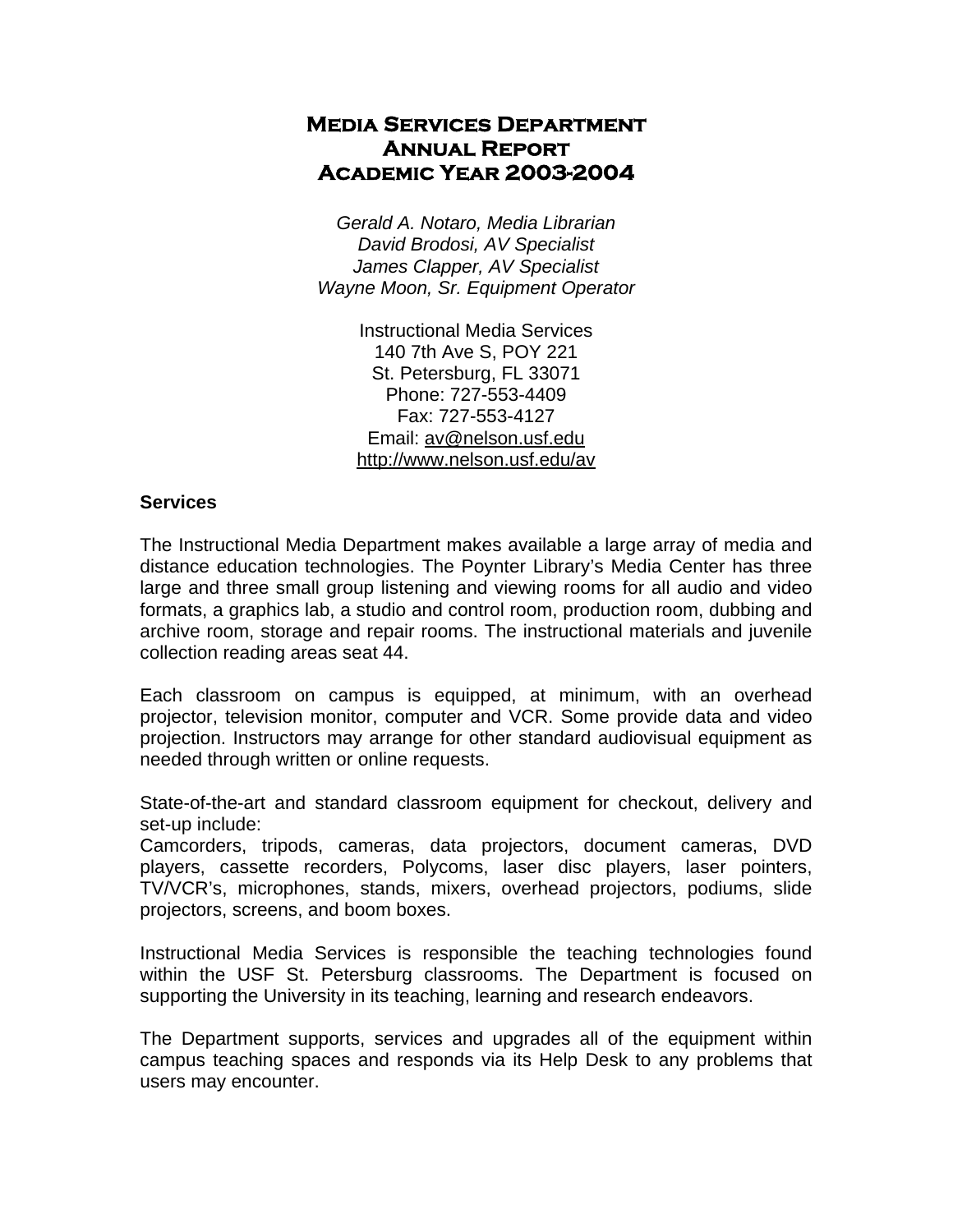The Department is responsible for the Video Conferencing facilities located in the Davis and Poynter buildings.

Instructional Media Services offers a checkout Center where the latest audiovisual equipment can be checked out to the University Community. Equipment includes digital cameras, video cameras, public address systems, data projectors, and slide projectors.

Digital audiovisual services are provided to faculty, students and staff to develop multimedia packages for teaching, delivery of information, learning and research.

#### **Deliveries and set ups**

| 2003-2004 | 4068 | 44% increase |
|-----------|------|--------------|
| 2002-2003 | 2801 | 23% increase |
| 2001-2002 | 2263 |              |

These numbers only reflect direct requests via email, mailed, fax, or web. Many faculty and staff don't request equipment they use regularly in class if the rooms always house the equipment. Therefore, these statistics do not reflect use, except in the case of faculty or staff request. Actual use of equipment is far, far greater.

#### **Distance Learning**

2003-2004 38 classes, 36 studio broadcasts, 4 satellite downlinks, 78 video and teleconferences

2002– 2003 49 classes, 17 studio broadcasts, 72 video and teleconferences

2001-2002

22 classes, 16 studio broadcasts, 54 video and teleconferences

The AV Department also provides for other on and off campus events and presentations, such as recording lectures, graduations, etc., and digital and analog photography.

#### **USF Card Production**

| 2003-2004 | 2745  | 29% increase |
|-----------|-------|--------------|
| 2002-2003 | 2124  | 25% increase |
| 2001-2002 | 1706. |              |

**Media Center Collections**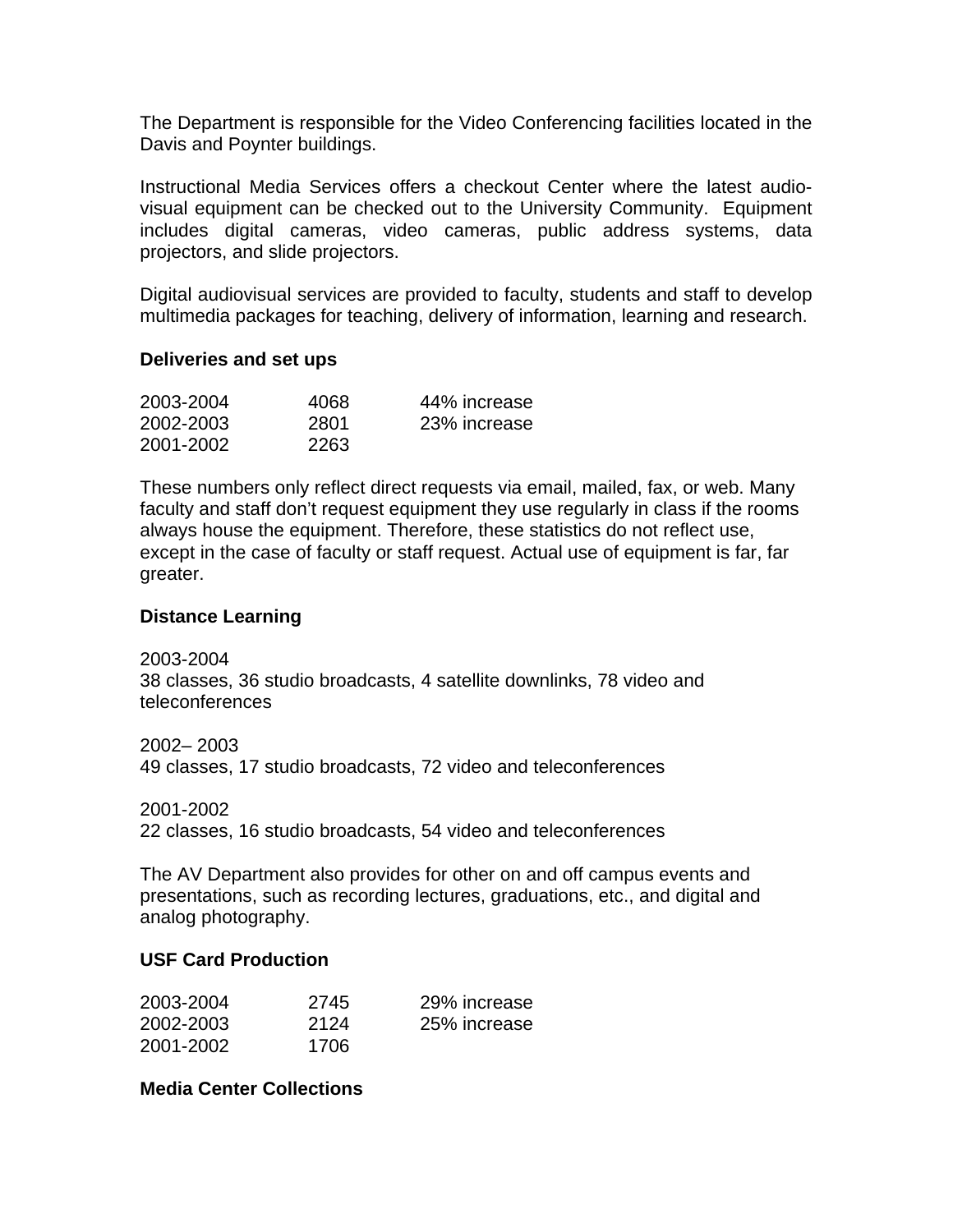The Instructional Media Collections of the Nelson Poynter Memorial Library serve the instructional and curricular needs of the USF St. Petersburg community and the individual study, scholarship, cultural enrichment and recreation needs of University students, staff, and faculty. All items circulate and are accessible through the Library's online catalog.

The Instructional Materials Collection (IMC) includes juvenile easy–to-read, juvenile fiction, juvenile non-fiction, school textbooks, teacher's manuals, guides, games, kits, and paperbacks.

The Media Collection contains DVDs, videotapes, cassette tapes, CDs, and slides. They all circulate for one week and are renewable.

|                                                                                                                                          | 2003-2004                                                       | 2002-2003                                                           |             | 2001-2002                                                           |  |  |
|------------------------------------------------------------------------------------------------------------------------------------------|-----------------------------------------------------------------|---------------------------------------------------------------------|-------------|---------------------------------------------------------------------|--|--|
| Audiocassettes<br>Cataloged IMC<br>Uncataloged IMC<br>Juvenile Books<br>Videotapes<br>DVD's<br>LP's<br>CD's<br><b>Kits</b><br>Slide sets | 515<br>648<br>343<br>6780<br>5027<br>454<br>0<br>439<br>74<br>4 | 499<br>613<br>1600<br>6640<br>4932<br>333<br>1042<br>399<br>58<br>4 |             | 536<br>457<br>2200<br>6903<br>4755<br>210<br>1043<br>357<br>35<br>4 |  |  |
| <b>Total Items</b>                                                                                                                       |                                                                 |                                                                     |             |                                                                     |  |  |
|                                                                                                                                          | 14284                                                           | 16157                                                               | 16048       |                                                                     |  |  |
| <b>Media Center Circulation</b>                                                                                                          |                                                                 |                                                                     |             |                                                                     |  |  |
|                                                                                                                                          | 2003-2004                                                       | 2002-2003                                                           |             | 2001-2002                                                           |  |  |
| Audiocassette<br>Compact discs<br><b>DVDs</b><br>Juvenile<br>Record<br><b>Video Cassette</b><br><b>IMC</b>                               | 154<br>473<br>2566<br>2339<br>32<br>5252<br>142                 | 217<br>364<br>2298<br>2291<br>34<br>5620<br>188                     | 972<br>2194 | 242<br>217<br>30<br>5676<br>240                                     |  |  |
| Total                                                                                                                                    | 10958                                                           | 11009                                                               | 9671        |                                                                     |  |  |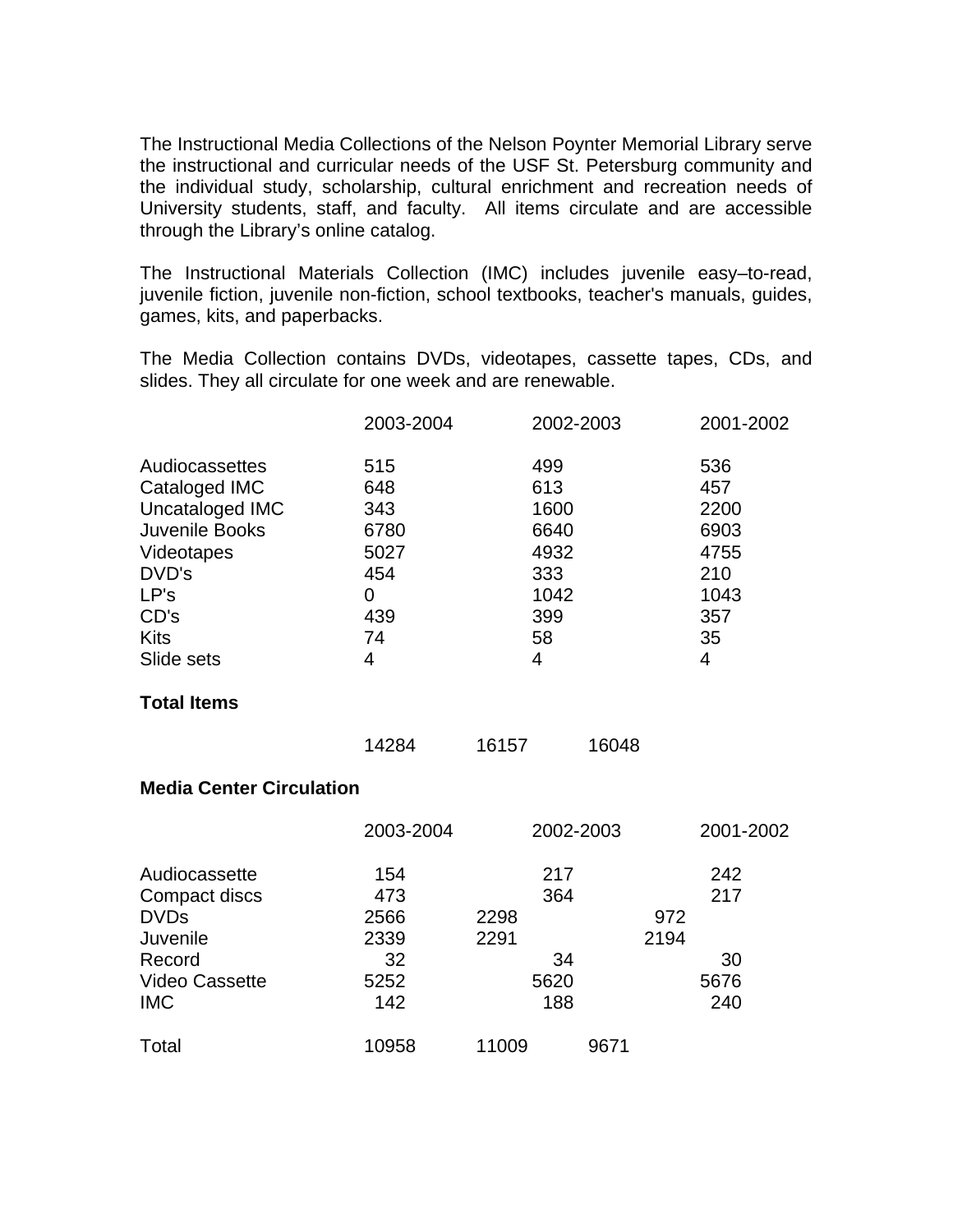### **Assessment Activities**

Two major assessments were completed this year in the Media Services Department. The first was an assessment of the Instructional Materials in the IMC. Surveys were sent to College of Education Faculty and distributed to undergraduate and graduate students. 37 surveys were returned. Of those, 19% were from faculty, 35% from graduate students, and 46% from undergraduate students. The survey indicated that the library needs to increase the amount of current and diverse curriculum materials. As a result, we have worked with the College of Education Dean and Associate Dean to form a committee to give specific direction to future purchases, identified and assessed the ALA and ACRL guidelines for Curriculum Materials Centers (January 2003) and will work with the College of Education to complete the development of a new IMC Collection Development Policy. In addition the juvenile non-fiction, IMC paperback, IMC Uncataloged collections were weeded; all filmstrips were withdrawn; non Fiction Juvenile and IMC Collections for more even shelf spacing; non book IMC items were shelved together for consistency.

A follow-up assessment was undertaken of classroom equipment used by faculty in their teaching. Twenty-eight faculty returned surveys. Though they indicate a high degree of satisfaction with the quality of service received from the Media Services Department, the faculty's major concern was with data projection in classrooms. They feel the provided 36-inch data monitors are not big enough. Our technology directive is to install data projection with smart classroom ability in new classrooms, and to add data projection to existing large lecture classrooms, as funds are available. New Media Services staff hired have a higher degree of technical training and experience, especially academically related, than in the past. Faculty also requested additional camcorders and tripods. Compact Cassette Camcorders were purchased so that video recorded in the classrooms could be viewed immediately using existing format technology in the classrooms.

## *Other Notable Initiatives and Accomplishments*

Digitization continues to be an increasing requested service. Projects include the entire spectrum of strict video to DVD conversion to digitization of instruction viewing integrated with instructional learning packages. It is certain that requests for this type of service will greatly increase.

All album sound recordings were withdrawn and video, cd, and audiocassette collections were immediately shifted into needed shelf space.

All damaged video covers were replaced and soiled covers were cleaned.

Three additional classrooms were equipped with data and video projection systems and smart room switchers.